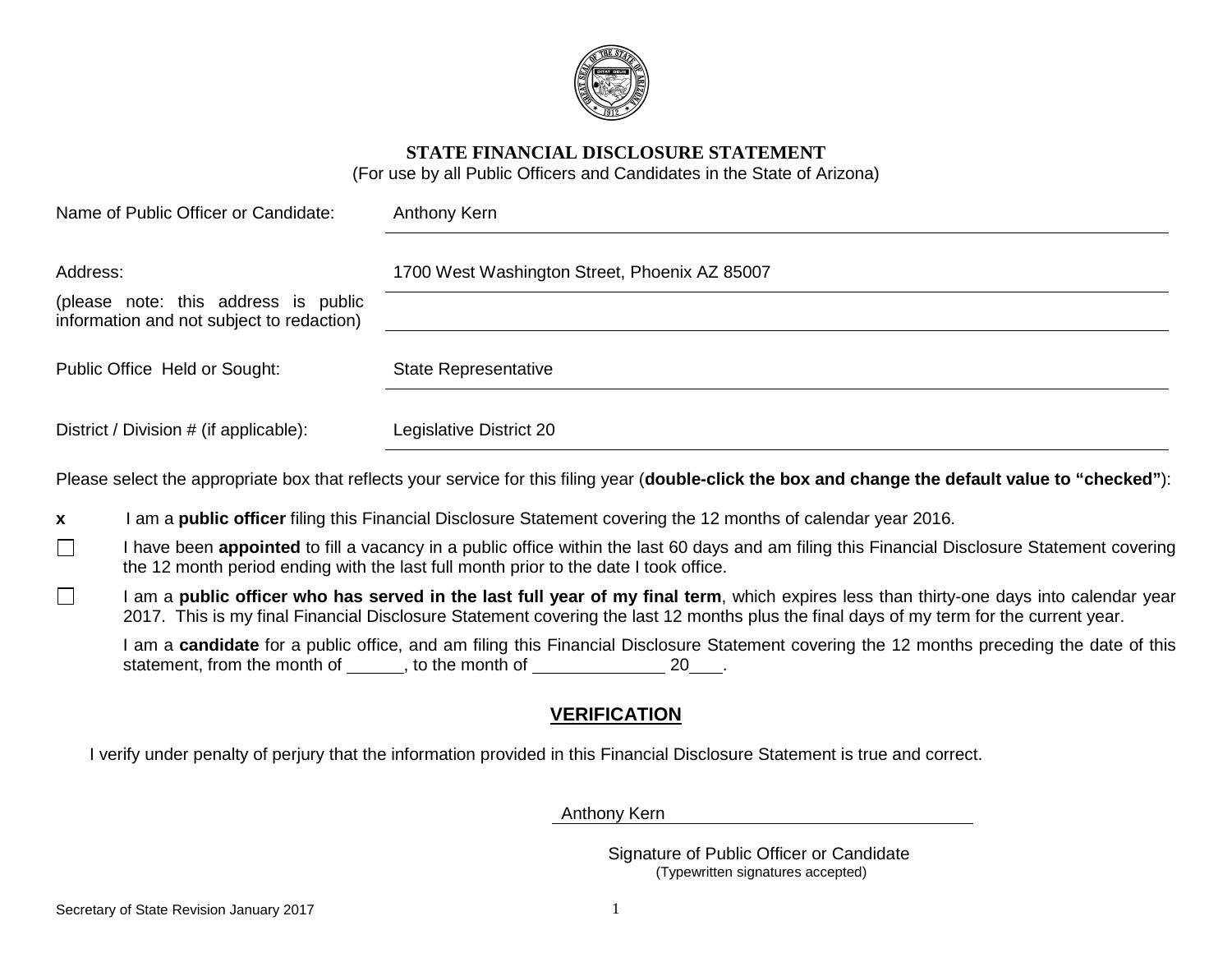## <span id="page-1-1"></span><span id="page-1-0"></span>**A. PERSONAL FINANCIAL INTERESTS**

This section requires disclosure of your financial interests and/or the financial interests of the member(s) of your household.<sup>[1](#page-1-0)</sup>

## **1. Identification of Household Members and Business Interests**

| What to disclose: If you are married, is your spouse a member of your household? x Yes $\Box$ No $\Box$ N/A (If not married/widowed, select N/A)           |  |
|------------------------------------------------------------------------------------------------------------------------------------------------------------|--|
| Are any minor children <sup>2</sup> members of your household? $\Box$ Yes (if yes, disclose how many $\Box$ ) x No $\Box$ N/A (If no children, select N/A) |  |

For the remaining questions in this Financial Disclosure Statement, the term "member of your household" or "household member" will be defined as the person(s) who correspond to your "yes" answers above.

You are not required to disclose the names of your spouse or minor children when answering the questions below. Thus, you may identify your household members as "spouse," "minor child 1", "minor child 2," etc. **Please note that if you choose to identify your spouse or minor children by name, the Secretary of State's office or other local filing officer are not expected to redact that information when posting this Financial Disclosure Statement on the internet or providing it in response to a public records request.** 

Spouse

# **2. Sources of Personal Compensation**

What to disclose: In subsection (2)(a), provide the name and address of each employer who paid you or any member of your household more than \$1,000 in salary, wages, commissions, tips or other forms of compensation (other than "gifts") during the period covered by this report. Describe the nature of each employer's business and the type of services for which you or a member of your household were compensated.

In subsection (2)(b), if applicable, list anything of value that any other person (outside your household) received for your or a member of your household's use or benefit. For example, if a person was paid by a third-party to be your personal housekeeper, identify that person, describe the nature of that person's services that benefited you, and provide information about the third-party who paid for the services on your behalf.

**You need not disclose** income of a business, including money you or any member of your household received that constitutes income paid to a

Secretary of State Revision January 2017 **2** 

<sup>&</sup>lt;sup>1</sup> If additional space is needed to report information on this Financial Disclosure Statement, select the appropriate reporting area and add additional rows to the form. For example, to report an additional employer's name in Section 2, right-click in any row, click "Insert," and click "Insert Rows Above" or "Insert Rows Below" as needed.<br><sup>2</sup> Minor children include children 18 years old and younger who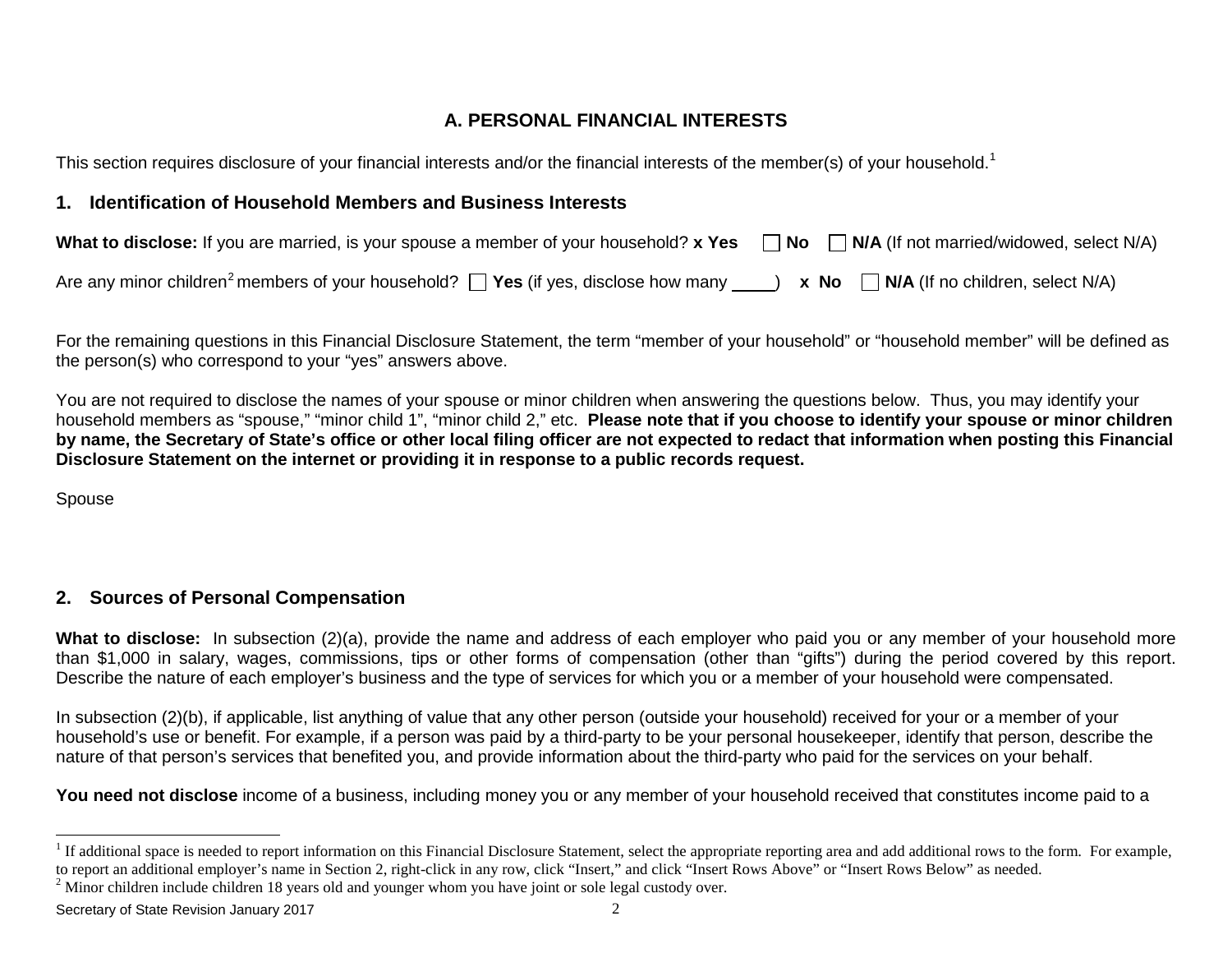<span id="page-2-0"></span>business that you or your household member owns or does business as. This type of business income will be disclosed in Question 11 below. Subsection (2)(a):

| PUBLIC OFFICER OR HOUSEHOLD<br>MEMBER <sup>3</sup> BENEFITTED | NAME AND ADDRESS OF EMPLOYER WHO<br>PROVIDED COMPENSATION > \$1,000           | NATURE OF EMPLOYER'S<br><b>BUSINESS</b> | NATURE OF SERVICES PROVIDED BY PUBLIC<br>OFFICER OR HOUSEHOLD MEMBER FOR EMPLOYER |
|---------------------------------------------------------------|-------------------------------------------------------------------------------|-----------------------------------------|-----------------------------------------------------------------------------------|
| Anthony Kern                                                  | State of Arizona - Wages                                                      | Government                              | <b>State Representative</b>                                                       |
| Anthony Kern                                                  | Voyager Industries LLC 5321 North<br>106 <sup>th</sup> Ave Glendale, AZ 85307 | Family and Children<br><b>Services</b>  | Family and Children Services                                                      |
| Anthony Kern                                                  | Grand Canyon University 3300 West<br>Camelback Road<br>Phoenix, AZ            | <b>Private University</b>               | <b>Private University</b>                                                         |

Subsection (2)(b) (if applicable):

| PUBLIC OFFICER OR HOUSEHOLD<br>MEMBER <sup>3</sup> BENEFITTED | NAME AND ADDRESS OF PERSON WHO<br>PROVIDED SERVICES VALUED OVER<br>\$1,000 FOR YOUR OR YOUR HOUSEHOLD<br><b>MEMBER'S USE OR BENEFIT</b> | NATURE OF SERVICES<br>PROVIDED BY PERSON FOR<br>YOUR OR YOUR HOUSEHOLD<br><b>MEMBER'S USE OR BENEFIT</b> | NAME AND ADDRESS OF THIRD PARTY WHO PAID<br>FOR PERSON'S SERVICES ON YOUR OR YOUR<br><b>HOUSEHOLD MEMBER'S BEHALF</b> |
|---------------------------------------------------------------|-----------------------------------------------------------------------------------------------------------------------------------------|----------------------------------------------------------------------------------------------------------|-----------------------------------------------------------------------------------------------------------------------|
|                                                               |                                                                                                                                         |                                                                                                          |                                                                                                                       |
|                                                               |                                                                                                                                         |                                                                                                          |                                                                                                                       |
|                                                               |                                                                                                                                         |                                                                                                          |                                                                                                                       |

### **3. Professional, Occupational and Business Licenses**

**What to disclose:** List all professional, occupational or business licenses held by you or any member of your household at any time during the period covered by this Financial Disclosure Statement.

This includes licenses in which you or a member of your household had an "interest," which includes (but is not limited to) any business license held by a "controlled" or "dependent" business as defined in Question 11 below.

Secretary of State Revision January 2017 3 <sup>3</sup> You are not required to disclose the names of your spouse or minor children. Thus, you may identify your household members as "spouse," "minor child 1", "minor child 2," etc.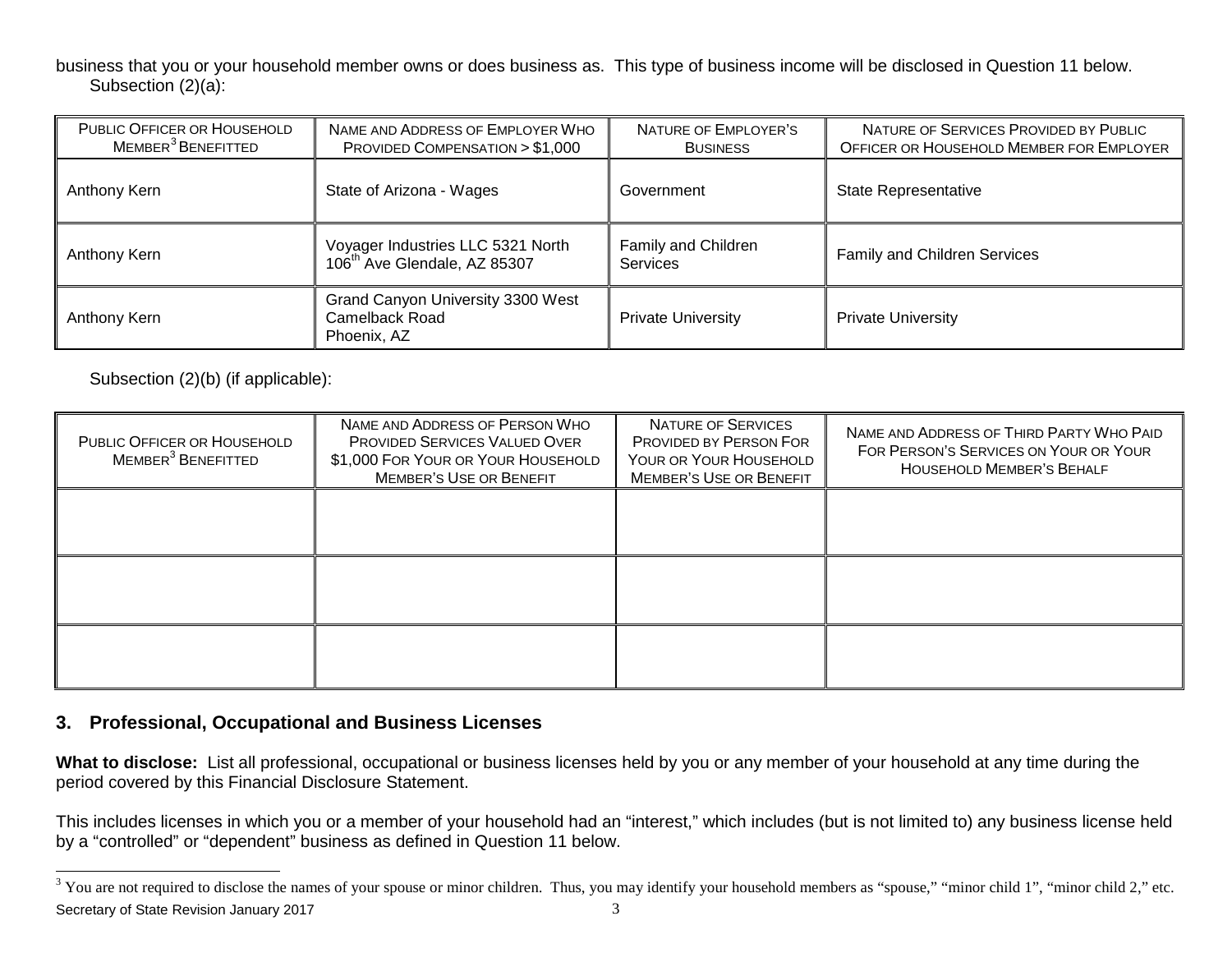<span id="page-3-1"></span><span id="page-3-0"></span>

| PUBLIC OFFICER OR<br>HOUSEHOLD MEMBER <sup>4</sup><br>AFFECTED | <b>TYPE OF LICENSE</b>       | PERSON OR ENTITY HOLDING THE<br><b>LICENSE</b> | JURISDICTION OR ENTITY THAT ISSUED<br><b>LICENSE</b> |
|----------------------------------------------------------------|------------------------------|------------------------------------------------|------------------------------------------------------|
| Anthony Kern                                                   | Private Investigator         | Anthony Kern                                   | Arizona                                              |
| Anthony Kern                                                   | <b>AZ Post Certification</b> | Anthony Kern                                   | Arizona                                              |
|                                                                |                              |                                                |                                                      |

### **4. Personal Creditors**

What to disclose: The name and address of each creditor to whom you or a member of your household owed a qualifying personal debt<sup>[5](#page-3-1)</sup> over \$1,000 during any point during the period covered by this Financial Disclosure Statement.

Additionally, if the qualifying personal debt was either incurred for the first time or completely discharged (paid in full) during this period, list the date and check the applicable box to indicate whether it was incurred or discharged (double-click the box and change the default value to "checked"). Otherwise, write "N/A" (for "not applicable") after the word "Date" if the debt was not first incurred or fully discharged during the period covered by this Financial Disclosure Statement.

### **You need not disclose the following, which do not qualify as "personal debt":**

- Debts resulting from the ordinary conduct of a business (these will be disclosed in Section B below);
- Debts on any personal residence or recreational property;
- Debts on motor vehicles used primarily for personal purposes (not commercial purposes);
- Debts secured by cash values on life insurance;
- Debts owed to relatives:
- Personal credit card transactions or the value of any retail installment contracts you or your household member entered into.

| PUBLIC OFFICER OR HOUSEHOLD MEMBER <sup>4</sup><br><b>OWING THE DEBT</b> | NAME AND ADDRESS OF CREDITOR (OR PERSON<br>TO WHOM PAYMENTS ARE MADE) | IF THE DEBT WAS FIRST INCURRED OR COMPLETELY<br><b>DISCHARGED DURING THIS REPORTING PERIOD, PROVIDE THE</b><br>DATE (MM/DD/YYYY) AND CHECK THE APPROPRIATE BOX |
|--------------------------------------------------------------------------|-----------------------------------------------------------------------|----------------------------------------------------------------------------------------------------------------------------------------------------------------|
| N/A                                                                      |                                                                       | Date:                                                                                                                                                          |
|                                                                          |                                                                       | $\Box$ Incurred $\Box$ Discharged                                                                                                                              |
|                                                                          |                                                                       | Date:                                                                                                                                                          |
|                                                                          |                                                                       | Discharged<br>Incurred                                                                                                                                         |
|                                                                          |                                                                       | Date:                                                                                                                                                          |

<sup>&</sup>lt;sup>4</sup> You are not required to disclose the names of your spouse or minor children. Thus, you may identify your household members as "spouse," "minor child 1", "minor child 2," etc.<br><sup>5</sup> A "qualifying" debt is a personal debt

Secretary of State Revision January 2017 4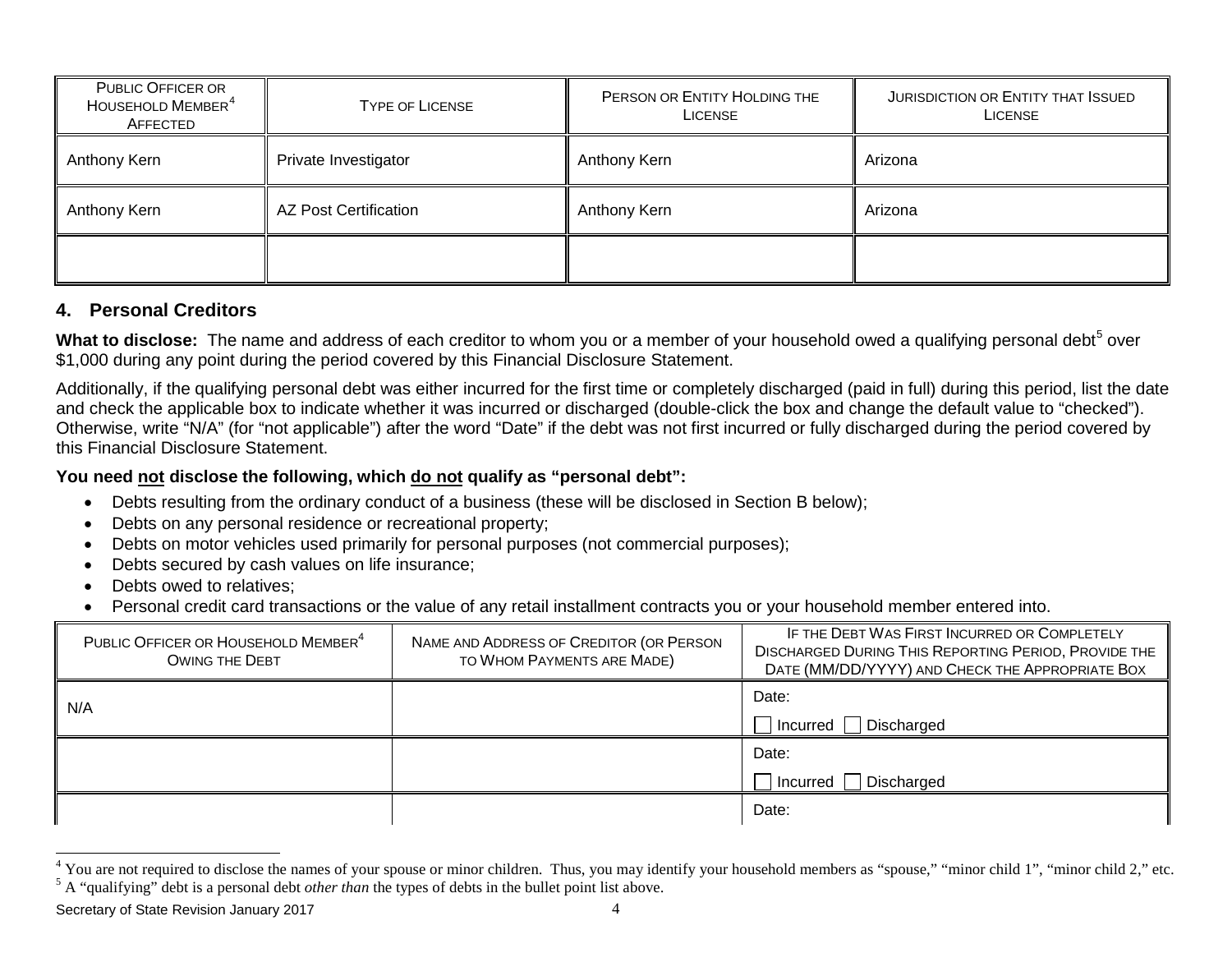<span id="page-4-0"></span>

|                               | -<br>-----<br>araec<br>. . |
|-------------------------------|----------------------------|
| -<br>-<br>-<br>J.<br>-------- |                            |

**What to disclose:** The name of each debtor who owed you or a member of your household a debt over \$1,000 at any time during the period covered by this Financial Disclosure Statement, along with the approximate value of the debt by financial category (double-click the applicable box and change the default value to "checked").

Additionally, if the debt was either incurred for the first time or completely discharged (paid in full) during this period, list the date and check whether it was incurred or discharged (double-click the appropriate box and change the default value to "checked"). Otherwise, write "N/A" (for "not applicable") after the word "Date" if the debt was not first incurred or fully discharged during the period covered by this Financial Disclosure Statement.

| <b>PUBLIC OFFICER OR</b><br>HOUSEHOLD MEMBER <sup>6</sup> OWED<br>THE DEBT | <b>NAME OF DEBTOR</b> | <b>APPROXIMATE VALUE OF</b><br><b>DEBT</b>                 | IF THE DEBT WAS FIRST INCURRED OR COMPLETELY DISCHARGED<br>DURING THIS REPORTING PERIOD, PROVIDE THE DATE<br>(MM/DD/YYYY) AND CHECK THE APPROPRIATE BOX |
|----------------------------------------------------------------------------|-----------------------|------------------------------------------------------------|---------------------------------------------------------------------------------------------------------------------------------------------------------|
| N/A                                                                        |                       | \$1,000 - \$25,000<br>\$25,001 - \$100,000<br>$$100,001 +$ | Date:<br>$\Box$ Incurred $\Box$ Discharged                                                                                                              |
|                                                                            |                       | $$1,000 - $25,000$<br>\$25,001 - \$100,000<br>$$100,001 +$ | Date:<br>Incurred   Discharged                                                                                                                          |
|                                                                            |                       | \$1,000 - \$25,000<br>\$25,001 - \$100,000<br>$$100,001 +$ | Date:<br>Incurred Discharged                                                                                                                            |

## **6. Gifts**

**What to disclose:** The name of the donor who gave you or a member of your household a single gift or an accumulation of gifts during the preceding calendar year with a cumulative value over \$500, subject to the exceptions listed in the below "You need not disclose" paragraph. A "gift" means a gratuity (tip), special discount, favor, hospitality, service, economic opportunity, loan or other benefit received without adequate consideration (reciprocal value) and not provided to members of the public at large (in other words, a personal benefit you or your household member received without providing an equivalent benefit in return).

Please note: the concept of a "gift" for purposes of this Financial Disclosure Statement is separate and distinct from the gift restrictions outlined in Arizona's lobbying statutes. Thus, disclosure in a lobbying report does not relieve you or a member of your household's duty to disclose gifts in this Financial Disclosure Statement.

### **You need not disclose the following, which do not qualify as "gifts":**

- Gifts received by will;
- Gift received by intestate succession (in other words, gifts distributed to you or a household member according to Arizona's intestate

Secretary of State Revision January 2017 **5** <sup>6</sup> You are not required to disclose the names of your spouse or minor children. Thus, you may identify your household members as "spouse," "minor child 1", "minor child 2," etc.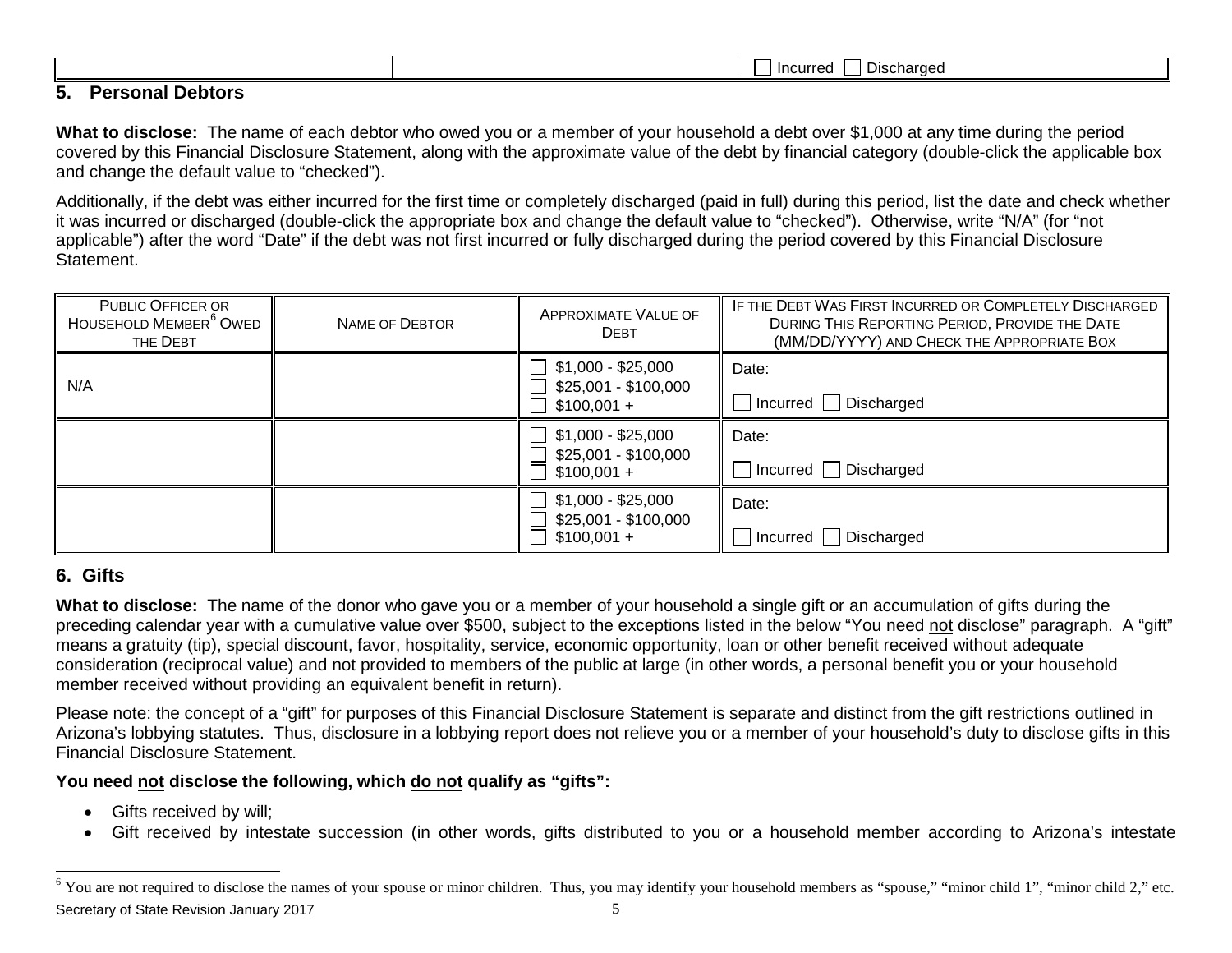succession laws, not by will);

- Gift distributed from an *inter vivos* (living) or testamentary (by will) trust established by a spouse or family member;
- Gifts received from any other member of the household;
- Gifts received by parents, grandparents, siblings, children and grandchildren; or
- Political campaign contributions reported on campaign finance reports.

<span id="page-5-0"></span>

| PUBLIC OFFICER OR HOUSEHOLD MEMBER <sup>7</sup> WHO RECEIVED<br>GIFT(S) OVER \$500 | <b>NAME OF GIFT DONOR</b> |
|------------------------------------------------------------------------------------|---------------------------|
| Anthony Kern - Conference Expenses                                                 | <b>ALEC</b>               |
| Anthony Kern - Conference Expenses                                                 | <b>NCSL</b>               |
|                                                                                    |                           |
|                                                                                    |                           |
|                                                                                    |                           |
|                                                                                    |                           |
|                                                                                    |                           |

### **7. Office, Position or Fiduciary Relationship in Businesses, Nonprofit Organizations or Trusts**

**What to disclose**: The name and address of each business, organization, trust or nonprofit organization or association in which you or any member of your household held any office, position, or fiduciary relationship during the period covered by this Financial Disclosure Statement, including a description of the office, position or relationship.

| PUBLIC OFFICER OR HOUSEHOLD MEMBER <sup>7</sup><br>HAVING THE REPORTABLE RELATIONSHIP | NAME AND ADDRESS OF BUSINESS,<br>ORGANIZATION, TRUST, OR NONPROFIT<br><b>ORGANIZATION OR ASSOCIATION</b> | <b>DESCRIPTION OF OFFICE, POSITION OR FIDUCIARY</b><br>RELATIONSHIP HELD BY THE PUBLIC OFFICER OR HOUSEHOLD<br><b>MEMBER</b> |
|---------------------------------------------------------------------------------------|----------------------------------------------------------------------------------------------------------|------------------------------------------------------------------------------------------------------------------------------|
| Anthony Kern                                                                          | Anthony T Kern Living Trust                                                                              | Owner                                                                                                                        |
|                                                                                       |                                                                                                          |                                                                                                                              |
|                                                                                       |                                                                                                          |                                                                                                                              |

Secretary of State Revision January 2017 6  $7$  You are not required to disclose the names of your spouse or minor children. Thus, you may identify your household members as "spouse," "minor child 1", "minor child 2," etc.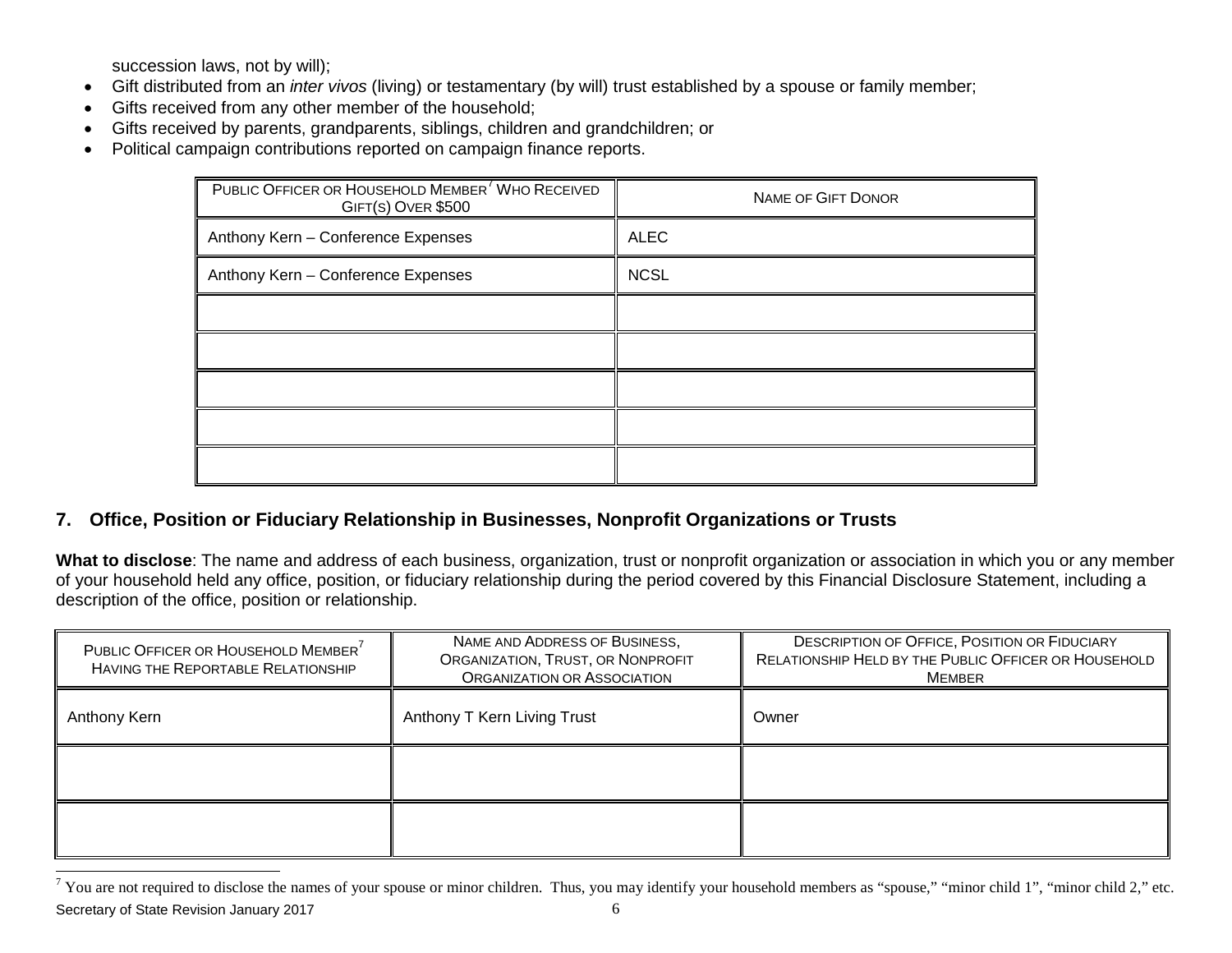## <span id="page-6-0"></span>**8. Ownership or Financial Interests in Businesses, Trusts or Investment Funds**

**What to disclose**: The name and address of each business, trust, or investment fund in which you or any member of your household had an ownership or beneficial interest of over \$1,000 during the period covered by this Financial Disclosure Statement. This includes stocks, annuities, mutual funds, or retirement funds. It also includes any financial interest in a limited liability company, partnership, joint venture, or sole proprietorship. Also, put a check mark to indicate the value of the debt (double-click the applicable box and change the default value to "checked").

| PUBLIC OFFICER OR HOUSEHOLD MEMBER <sup>8</sup><br><b>HAVING THE INTEREST</b> | NAME AND ADDRESS OF BUSINESS, TRUST<br>OR INVESTMENT FUND | <b>DESCRIPTION OF THE BUSINESS, TRUST</b><br>OR INVESTMENT FUND | <b>APPROXIMATE EQUITY</b><br><b>VALUE OF THE INTEREST</b>      |
|-------------------------------------------------------------------------------|-----------------------------------------------------------|-----------------------------------------------------------------|----------------------------------------------------------------|
| Anthony Kern                                                                  | <b>ASRS</b>                                               | <b>Retirement Funds</b>                                         | $$1,000 - $25,000$<br>$x$ \$25,001 - \$100,000<br>$$100,001 +$ |
| Anthony Kern                                                                  | Nationwide                                                | <b>Retirement Funds</b>                                         | $$1,000 - $25,000$<br>$x$ \$25,001 - \$100,000<br>$$100,001 +$ |
|                                                                               |                                                           |                                                                 | $$1,000 - $25,000$<br>\$25,001 - \$100,000<br>$$100,001 +$     |

## **9. Ownership of Bonds**

**What to disclose**: Bonds issued by a state or local government agency worth more than \$1,000 that you or a member of your household held during the period covered by this Financial Disclosure Statement. Also, put a check mark to indicate the value of the bonds (double-click the applicable box and change the default value to "checked").

Additionally, if the bonds were either acquired for the first time or completely divested (sold in full) during this period, list the date and check whether the bonds were acquired or divested (double-click the appropriate box and change the default value to "checked"). Otherwise, write "N/A" (for "not applicable") after the word "Date" if the bonds were not first acquired or fully divested during the period covered by this Financial Disclosure Statement.

| <b>PUBLIC OFFICER OR</b><br>HOUSEHOLD MEMBER <sup>8</sup><br><b>ISSUED BONDS</b> | <b>ISSUING STATE OR LOCAL</b><br><b>GOVERNMENT AGENCY</b> | APPROXIMATE VALUE OF<br><b>BONDS</b>                       | IF THE BONDS WERE FIRST ACQUIRED OR COMPLETELY<br><b>DISCHARGED DURING THIS REPORTING PERIOD, PROVIDE THE</b><br>DATE (MM/DD/YYYY) AND CHECK THE APPROPRIATE BOX |
|----------------------------------------------------------------------------------|-----------------------------------------------------------|------------------------------------------------------------|------------------------------------------------------------------------------------------------------------------------------------------------------------------|
| N/A                                                                              |                                                           | $$1,000 - $25,000$<br>\$25,001 - \$100,000<br>$$100,001 +$ | Date:<br>Divested<br>Acquired                                                                                                                                    |
|                                                                                  |                                                           | $$1,000 - $25,000$<br>\$25,001 - \$100,000<br>$$100,001 +$ | Date:<br>Divested<br>Acquired                                                                                                                                    |
|                                                                                  |                                                           | $$1,000 - $25,000$                                         | Date:                                                                                                                                                            |

Secretary of State Revision January 2017 **7** and the state of  $\frac{7}{7}$ <sup>8</sup> You are not required to disclose the names of your spouse or minor children. Thus, you may identify your household members as "spouse," "minor child 1", "minor child 2," etc.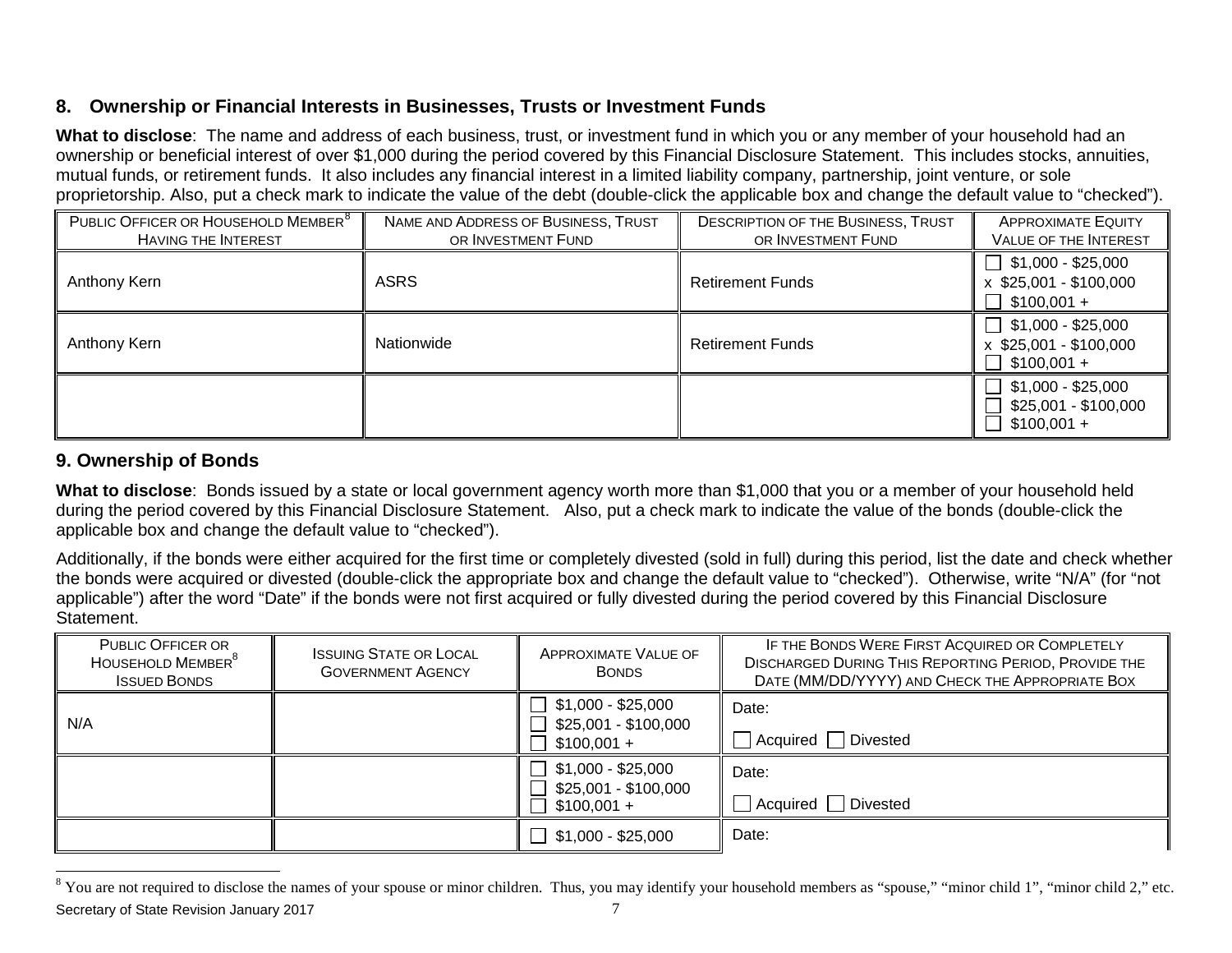<span id="page-7-0"></span>

|--|

### **10. Real Property Ownership**

**What to disclose:** Arizona real property (land) and improvements which was owned by you or a member of your household during the period covered by this Financial Disclosure Statement, other than your primary residence or property you use for personal recreation. Also describe the property's location (city and state) and approximate size (acreage or square footage), and put a check mark to indicate the approximate value of the land (double-click the applicable box and change the default value to "checked").

Additionally, if the land was either acquired for the first time or completely divested (sold in full) during this period, list the date and check whether the land was acquired or divested (double-click the appropriate box and change the default value to "checked"). Otherwise, write "N/A" (for "not applicable") after the word "Date" if the land was not first acquired or fully divested during the period covered by this Financial Disclosure Statement.

**You need not disclose:** Your primary residence or property you use for personal recreation.

| <b>PUBLIC OFFICER OR</b><br>HOUSEHOLD MEMBER <sup>9</sup> THAT<br>OWNS LAND | <b>LOCATION AND APPROXIMATE</b><br><b>SIZE</b> | <b>APPROXIMATE VALUE OF</b><br>LAND                                                    | IF THE LAND WAS FIRST ACQUIRED OR COMPLETELY<br><b>DISCHARGED DURING THIS REPORTING PERIOD, PROVIDE THE</b><br>DATE (MM/DD/YYYY) AND CHECK THE APPROPRIATE BOX |
|-----------------------------------------------------------------------------|------------------------------------------------|----------------------------------------------------------------------------------------|----------------------------------------------------------------------------------------------------------------------------------------------------------------|
| N/A                                                                         |                                                | $\Box$ \$1,000 - \$25,000<br>\$25,001 - \$100,000<br>$\perp$<br>$\Box$<br>$$100,001 +$ | Date:<br>Acquired   Divested                                                                                                                                   |
|                                                                             |                                                | $$1,000 - $25,000$<br>\$25,001 - \$100,000<br>$\Box$<br>$$100,001 +$                   | Date:<br>Acquired   Divested                                                                                                                                   |
|                                                                             |                                                | $\mathbf{L}$<br>\$1,000 - \$25,000<br>\$25,001 - \$100,000<br>$$100,001 +$             | Date:<br>Acquired   Divested                                                                                                                                   |

## **B. BUSINESS FINANCIAL INTERESTS**

This section requires disclosure of any financial interests of a business owned by you or a member of your household.

### **11. Business Names**

**What to disclose**: The name of any business under which you or any member of your household owns or did business under (in other words, if you or your household member were self-employed) during the period covered by this Financial Disclosure Statement, which include any corporations, limited liability companies, partnerships, sole proprietorships or any other type of business conducted under a trade name.

Also disclose if the named business is controlled or dependent. A business is "controlled" if you or any member of your household (individually or combined) had an ownership interest that amounts to more than 50%. A business is classified as "dependent," on the other hand, if: (1) you or any household member (individually or combined) had an ownership interest that amounts more than 10%; *and* (2) the business received more than

Secretary of State Revision January 2017 **8** 8 <sup>9</sup> You are not required to disclose the names of your spouse or minor children. Thus, you may identify your household members as "spouse," "minor child 1", "minor child 2," etc.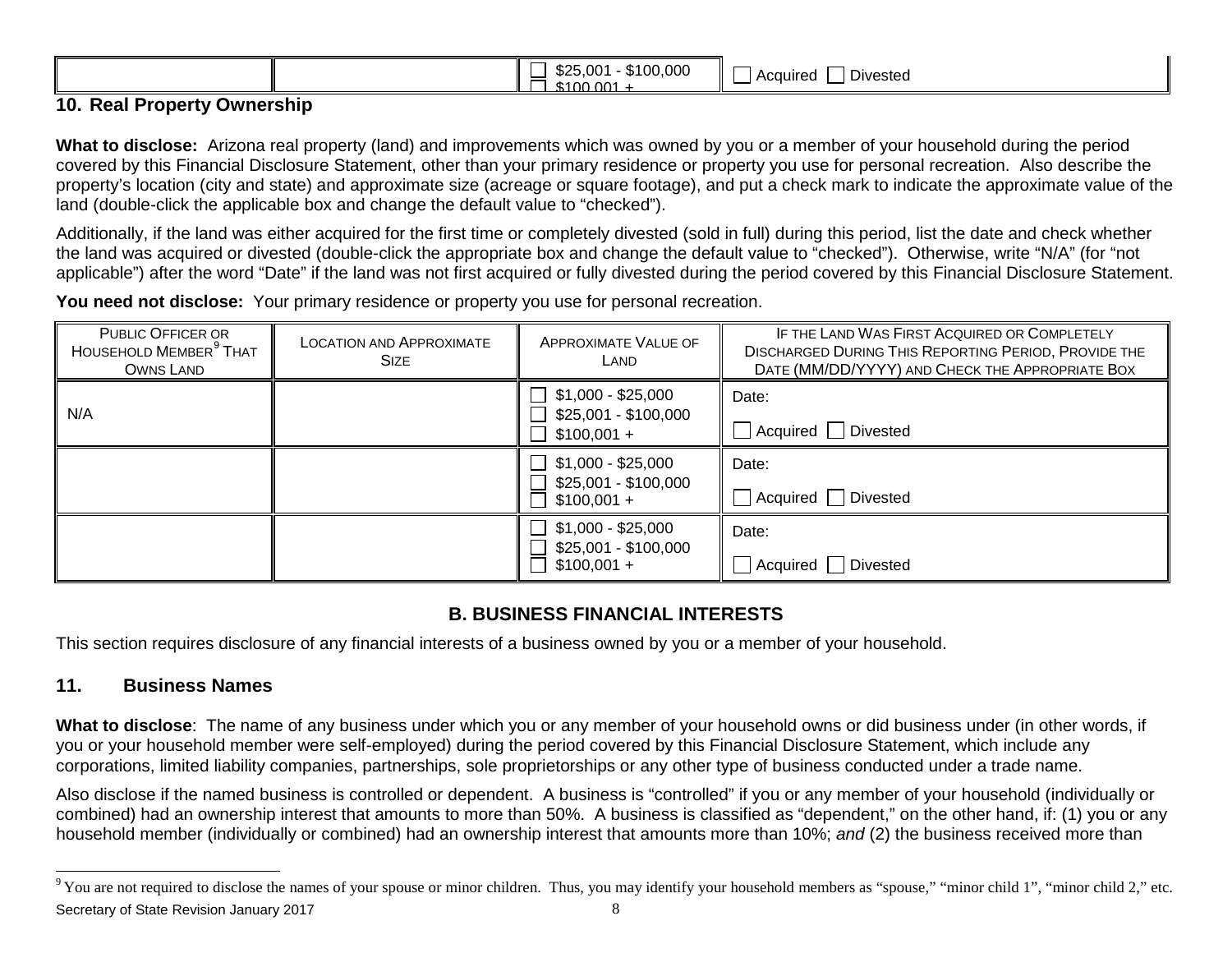<span id="page-8-0"></span>\$10,000 from a single source during the period covered by this Financial Disclosure Statement, which amounted to more than 50% of the business' gross income for the period.

**Please note:** If the business was either controlled or dependent, check whether it was controlled or dependent (double-click the appropriate box and change the default value to "checked") in the last column below. If the business was both controlled *and* dependent during the period covered by this Financial Disclosure Statement, check *both* boxes. Otherwise, leave the boxes in the last column below blank.

| PUBLIC OFFICER OR HOUSEHOLD MEMBER <sup>10</sup><br><b>OWNING THE BUSINESS</b> | CHECK THE APPROPRIATE BOX IF THE BUSINESS IS "CONTROLLED"<br>NAME AND ADDRESS OF BUSINESS<br>BY OR "DEPENDENT" ON YOU OR A HOUSEHOLD MEMBER |                                      |
|--------------------------------------------------------------------------------|---------------------------------------------------------------------------------------------------------------------------------------------|--------------------------------------|
| A & J INVESTIGATIONS LLC                                                       | 5028 West Mescal Street Glendale AZ 85304                                                                                                   | $x$ Controlled Dependent             |
| Arizona Hoarding Task Force - Educational                                      | 401 REDONDO DR. S.<br>LITCHFIELD PARK, AZ 85340                                                                                             | $\Box$ Controlled <b>x</b> Dependent |
|                                                                                |                                                                                                                                             | Controlled Dependent                 |

**Please note**: If a business listed in the foregoing Question 11 was neither "controlled" nor "dependent" during the period covered by this Financial Disclosure Statement, you need not complete the remainder of this Financial Disclosure Statement with respect to that business. If none of the businesses listed in Question 11 were "controlled" or "dependent," you need not complete the remainder of this Financial Disclosure Statement.

### **12. Controlled Business Information**

**What to disclose**: The name of each controlled business listed in Question 11 above, and the goods or services provided by the business.

If a single client or customer (whether a person or business) accounts for more than \$10,000 *and* 25% of the business' gross income during the period covered by this Financial Disclosure Statement, the client or customer is deemed a "major client" and therefore you must describe what your business provided to this major client in the third column below. Also, if the major client is a business, please describe the client's type of business activities in the final column below (but if the major client is an individual, write "N/A" for "not applicable" in the final column below).

If the business does not have a major client, write "N/A" for "not applicable" in the last two columns below.

You need not disclose: The name of any major client, or the activities of any major client that is an individual.

If you or your household member does not own a business, or if your or your household member's business is not a controlled business, you may leave this question blank.

Secretary of State Revision January 2017 **9** and the state of  $\frac{9}{9}$ <sup>10</sup> You are not required to disclose the names of your spouse or minor children. Thus, you may identify your household members as "spouse," "minor child 1", "minor child 2," etc.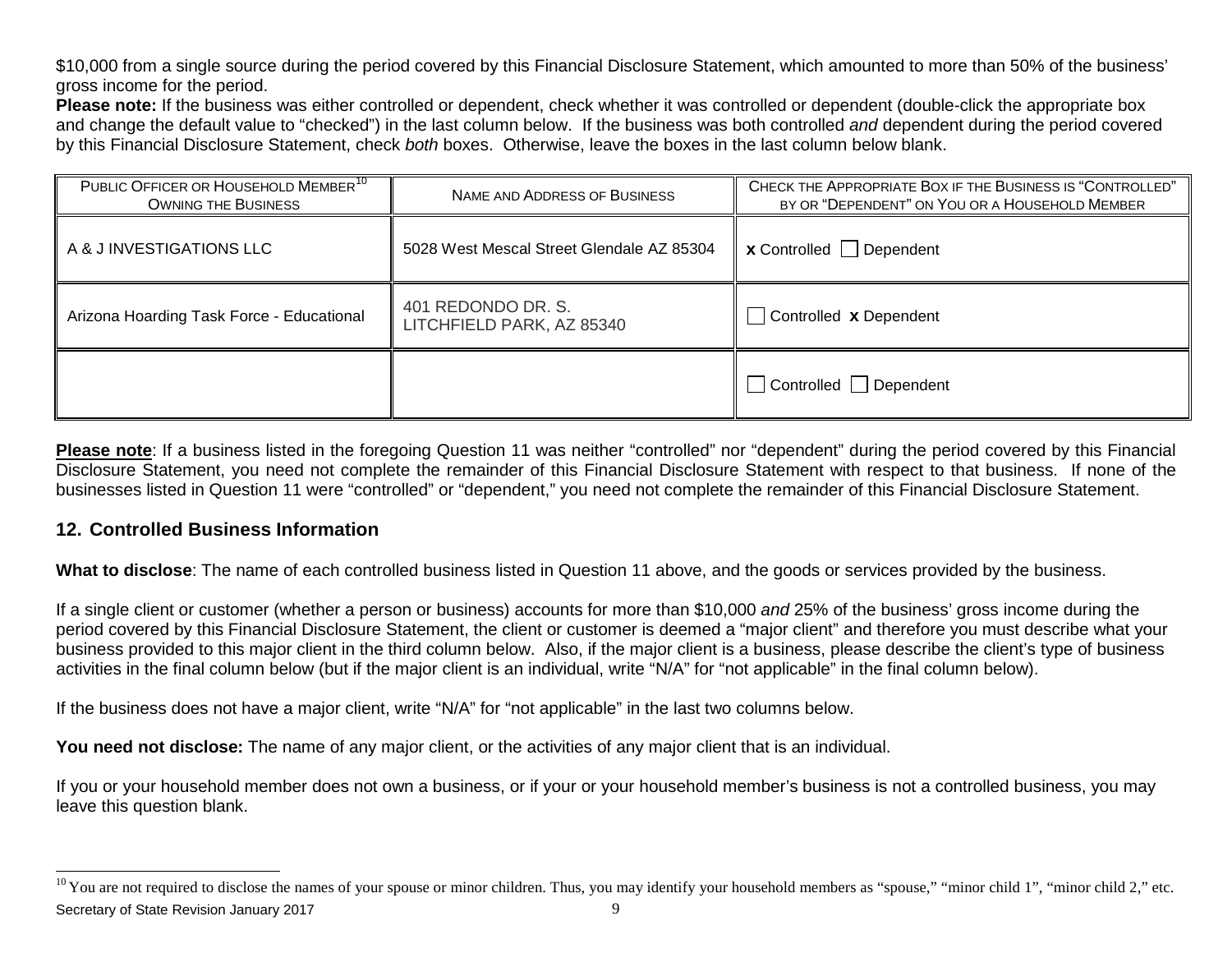| NAME OF YOUR OR YOUR HOUSEHOLD<br><b>MEMBER'S CONTROLLED BUSINESS</b> | <b>GOODS OR SERVICES PROVIDED BY</b><br>THE CONTROLLED BUSINESS | <b>DESCRIBE WHAT YOUR BUSINESS</b><br>PROVIDES TO ITS MAJOR CLIENT | TYPE OF BUSINESS ACTIVITIES OF THE<br><b>MAJOR CLIENT (IF A BUSINESS)</b> |
|-----------------------------------------------------------------------|-----------------------------------------------------------------|--------------------------------------------------------------------|---------------------------------------------------------------------------|
| A & J Investigations LLC                                              | <b>Private Investigation Services</b>                           | <b>Private Investigation Services</b>                              | <b>Private Investigation Services</b>                                     |
|                                                                       |                                                                 |                                                                    |                                                                           |
|                                                                       |                                                                 |                                                                    |                                                                           |
|                                                                       |                                                                 |                                                                    |                                                                           |

#### **13. Dependent Business Information**

**What to disclose**: The name of each dependent business listed in Question 11 above, and the goods or services provided by the business.

If a single client or customer (whether a person or business) accounts for more than \$10,000 *and* 25% of the business' gross income during the period covered by this Financial Disclosure Statement, the client or customer is deemed a "major client" and therefore you must describe what your business provided to this major client in the third column below. Also, if the major client is a business, please describe the client's type of business activities in the final column below (but if the major client is an individual, write "N/A" for "not applicable" in the final column below).

If the business does not have a major client, write "N/A" for "not applicable" in the last two columns below. Likewise, if the dependent business is also a controlled business, disclose the business only in Question 12 above and leave this question blank.

**You need not disclose:** The name of any major client, or the activities of any major client that is an individual.

If you or your household member does not own a business, or if your or your household member's business is not a dependent business, you may leave this question blank.

| NAME OF YOUR OR YOUR HOUSEHOLD<br><b>MEMBER'S DEPENDENT BUSINESS</b> | <b>GOODS OR SERVICES PROVIDED BY</b><br>THE DEPENDENT BUSINESS | <b>DESCRIBE WHAT YOUR BUSINESS</b><br><b>PROVIDES TO ITS MAJOR CUSTOMER</b> | TYPE OF BUSINESS ACTIVITIES OF THE<br><b>MAJOR CUSTOMER (IF A BUSINESS)</b> |
|----------------------------------------------------------------------|----------------------------------------------------------------|-----------------------------------------------------------------------------|-----------------------------------------------------------------------------|
| Arizona Hoarding Task Force -<br>Educational                         | Educational                                                    | Educational                                                                 | Educational                                                                 |
|                                                                      |                                                                |                                                                             |                                                                             |
|                                                                      |                                                                |                                                                             |                                                                             |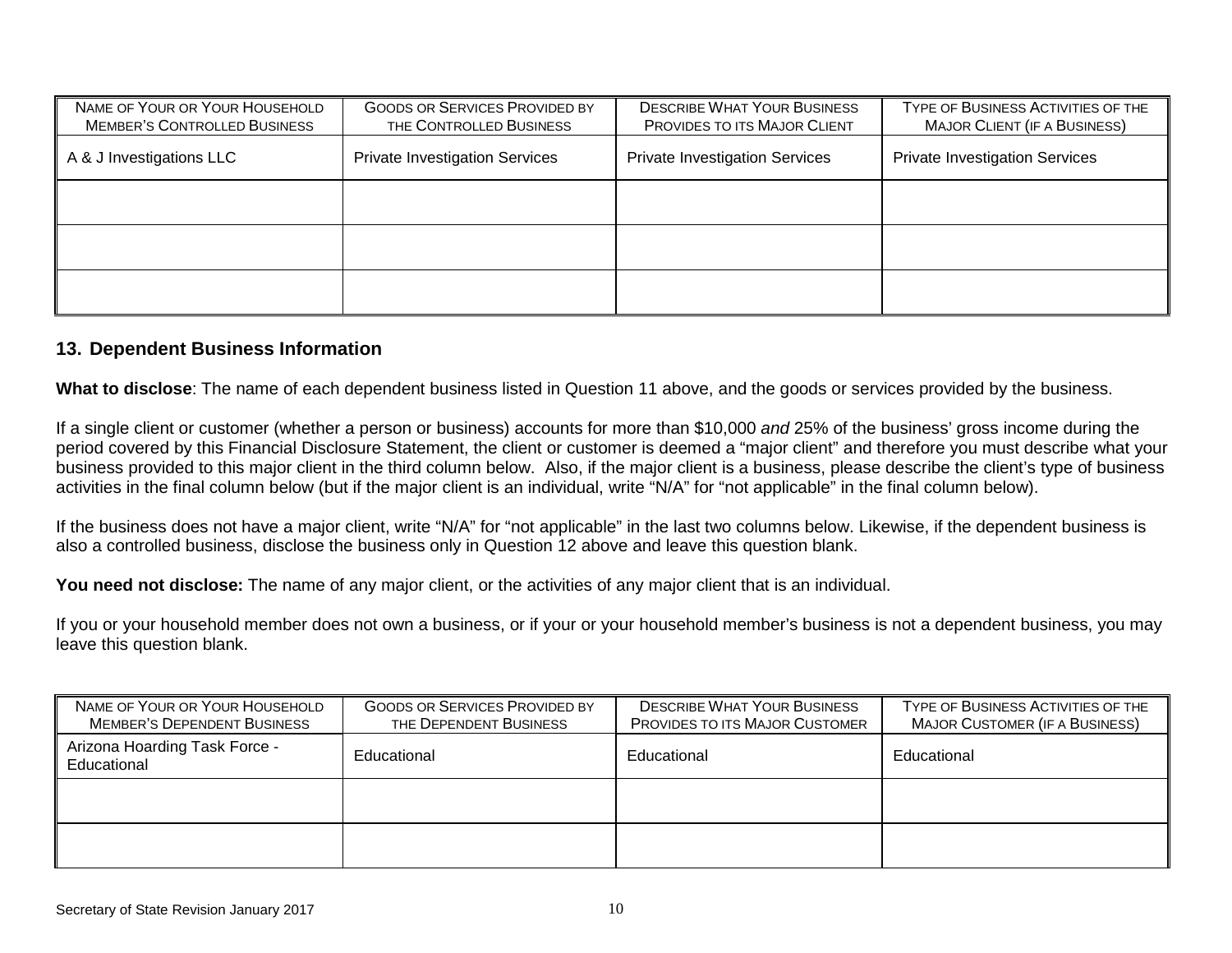### **14. Real Property Owned by a Controlled or Dependent Business**

**What to disclose:** Arizona real property (land) and improvements which was owned by a controlled or dependent business during the period covered by this Financial Disclosure Statement. Also describe the property's location (city and state) and approximate size (acreage or square footage), and put a check mark to indicate the approximate value of the land (double-click the applicable box and change the default value to "checked"). If the business is one that deals in real property and improvements, check the box that corresponds to the aggregate value of all parcels held by the business during the period covered by this Financial Disclosure Statement.

Additionally, if the land was either acquired for the first time or completely divested (sold in full) during this period, list the date and check whether the land was acquired or divested (double-click the appropriate box and change the default value to "checked"). Otherwise, write "N/A" (for "not applicable") after the word "Date" if the land was not first acquired or fully divested during the period covered by this Financial Disclosure Statement.

You need not disclose: If you or your household member does not own a business, or if your or your household member's business is not a dependent business, you may leave this question blank.

| NAME OF CONTROLLED OR<br><b>DEPENDENT BUSINESS THAT</b><br>OWNS LAND | <b>LOCATION AND APPROXIMATE</b><br><b>SIZE</b> | <b>APPROXIMATE VALUE OF</b><br>LAND                        | IF THE LAND WAS FIRST ACQUIRED OR COMPLETELY<br><b>DISCHARGED DURING THIS REPORTING PERIOD, PROVIDE THE</b><br>DATE (MM/DD/YYYY) AND CHECK THE APPROPRIATE BOX |
|----------------------------------------------------------------------|------------------------------------------------|------------------------------------------------------------|----------------------------------------------------------------------------------------------------------------------------------------------------------------|
| N/A                                                                  |                                                | \$1,000 - \$25,000<br>\$25,001 - \$100,000<br>$$100,001 +$ | Date:<br>Divested<br>Acquired                                                                                                                                  |
|                                                                      |                                                | \$1,000 - \$25,000<br>\$25,001 - \$100,000<br>$$100,001 +$ | Date:<br>Divested<br>Acquired                                                                                                                                  |
|                                                                      |                                                | $$1,000 - $25,000$<br>\$25,001 - \$100,000<br>$$100,001 +$ | Date:<br>Divested<br>Acquired                                                                                                                                  |

### **15. Controlled or Dependent Business' Creditors**

**What to disclose**: The name and address of each creditor to which a controlled or dependent business owed more than \$10,000, if that amount was also more than 30% of the business' total indebtedness at any time during the period covered by this Financial Disclosure Statement ("qualifying business debt").

Additionally, if the qualifying business debt was either incurred for the first time or completely discharged (paid in full) during this period, list the date and check whether it was incurred or discharged (double-click the box and change the default value to "checked"). Otherwise, write "N/A" (for "not applicable") after the word "Date" if the business debt was not first incurred or fully discharged during the period covered by this Financial Disclosure Statement.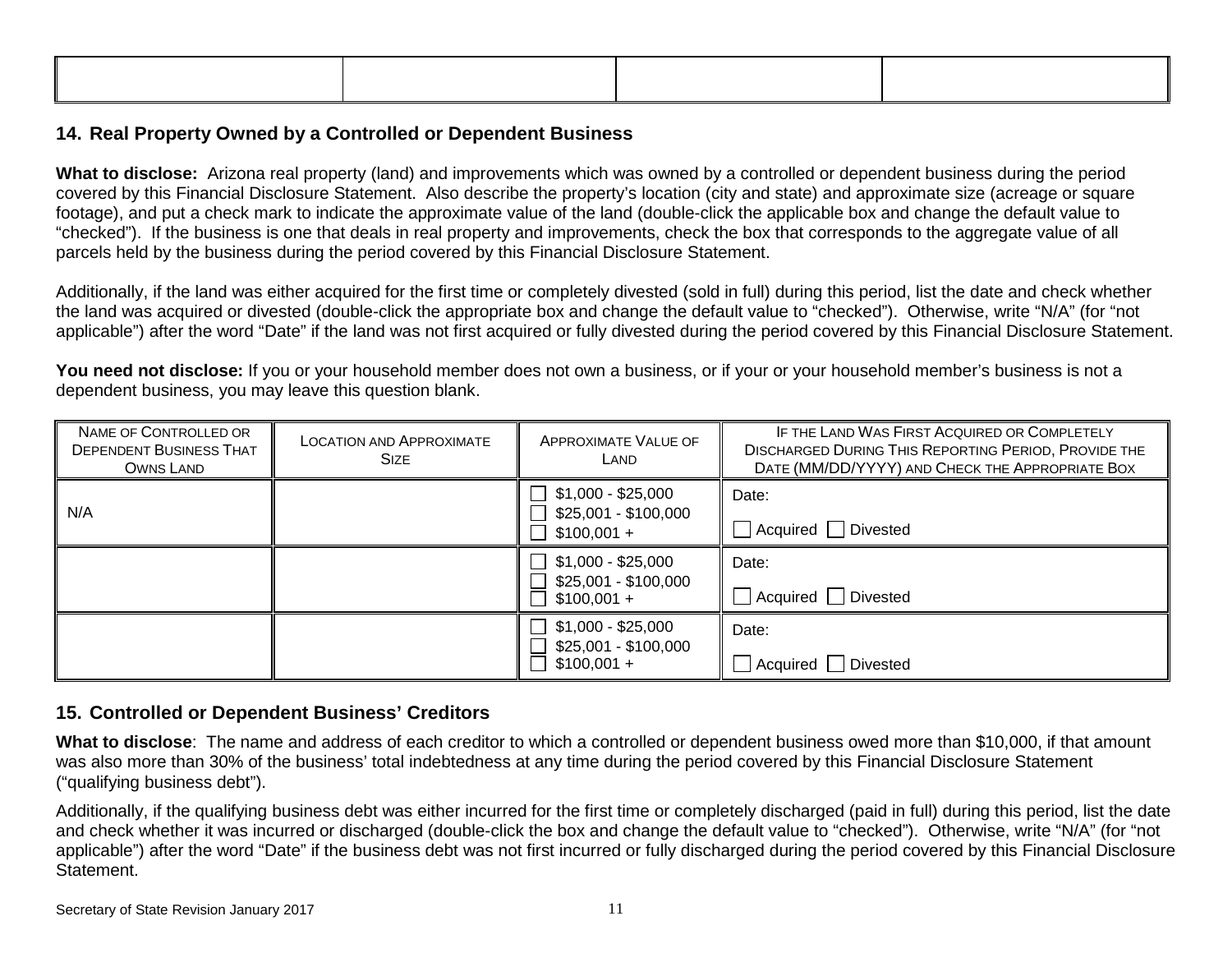<span id="page-11-0"></span>You need not disclose: If you or your household member does not own a business, or if your or your household member's business is not a controlled or dependent business, you may leave this question blank.

| NAME OF CONTROLLED OR DEPENDENT<br>BUSINESS OWING THE QUALIFYING DEBT | NAME AND ADDRESS OF CREDITOR (OR PERSON<br>TO WHOM PAYMENTS ARE MADE) | IF THE DEBT WAS FIRST INCURRED OR COMPLETELY<br><b>DISCHARGED DURING THIS REPORTING PERIOD, PROVIDE THE</b><br>DATE (MM/DD/YYYY) AND CHECK THE APPROPRIATE BOX |
|-----------------------------------------------------------------------|-----------------------------------------------------------------------|----------------------------------------------------------------------------------------------------------------------------------------------------------------|
| N/A                                                                   |                                                                       | Date:                                                                                                                                                          |
|                                                                       |                                                                       | $\Box$ Incurred $\Box$ Discharged                                                                                                                              |
|                                                                       |                                                                       | Date:                                                                                                                                                          |
|                                                                       |                                                                       | $\Box$ Incurred $\Box$ Discharged                                                                                                                              |
|                                                                       |                                                                       | Date:                                                                                                                                                          |
|                                                                       |                                                                       | □ Incurred □ Discharged                                                                                                                                        |

#### **16. Controlled or Dependent Business' Debtors**

**What to disclose**: The name of each debtor who owed more than \$10,000 to a controlled or dependent business, if that amount was also more than 30% of the total indebtedness owed to the controlled or dependent business at any time during the period covered by this Financial Disclosure Statement ("qualifying business debt"). Also disclose the approximate value of the debt by financial category (double-click the applicable box and change the default value to "checked").

Additionally, if the qualifying business debt was either incurred for the first time or completely discharged (paid in full) during this period, list the date and check whether it was incurred or discharged (double-click the box and change the default value to "checked"). Otherwise, write "N/A" (for "not applicable") after the word "Date" if the business debt was not first incurred or fully discharged during the period covered by this Financial Disclosure Statement.

You need not disclose: If you or your household member does not own a business, or if your or your household member's business is not a controlled or dependent business, you may leave this question blank.

| <b>PUBLIC OFFICER OR</b><br>HOUSEHOLD MEMBER <sup>11</sup><br><b>OWED THE DEBT</b> | NAME OF DEBTOR | APPROXIMATE VALUE OF<br><b>DEBT</b>                        | IF THE DEBT WAS FIRST INCURRED OR COMPLETELY DISCHARGED<br>DURING THIS REPORTING PERIOD, PROVIDE THE DATE<br>(MM/DD/YYYY) AND CHECK THE APPROPRIATE BOX |
|------------------------------------------------------------------------------------|----------------|------------------------------------------------------------|---------------------------------------------------------------------------------------------------------------------------------------------------------|
| N/A                                                                                |                | $$1,000 - $25,000$<br>\$25,001 - \$100,000<br>$$100,001 +$ | Date:<br>$\Box$ Incurred $\Box$ Discharged                                                                                                              |
|                                                                                    |                | $$1,000 - $25,000$<br>\$25,001 - \$100,000<br>$$100,001 +$ | Date:<br>$\Box$ Incurred $\Box$ Discharged                                                                                                              |

Secretary of State Revision January 2017 12 <sup>11</sup> You are not required to disclose the names of your spouse or minor children. Thus, you may identify your household members as "spouse," "minor child 1", "minor child 2," etc.